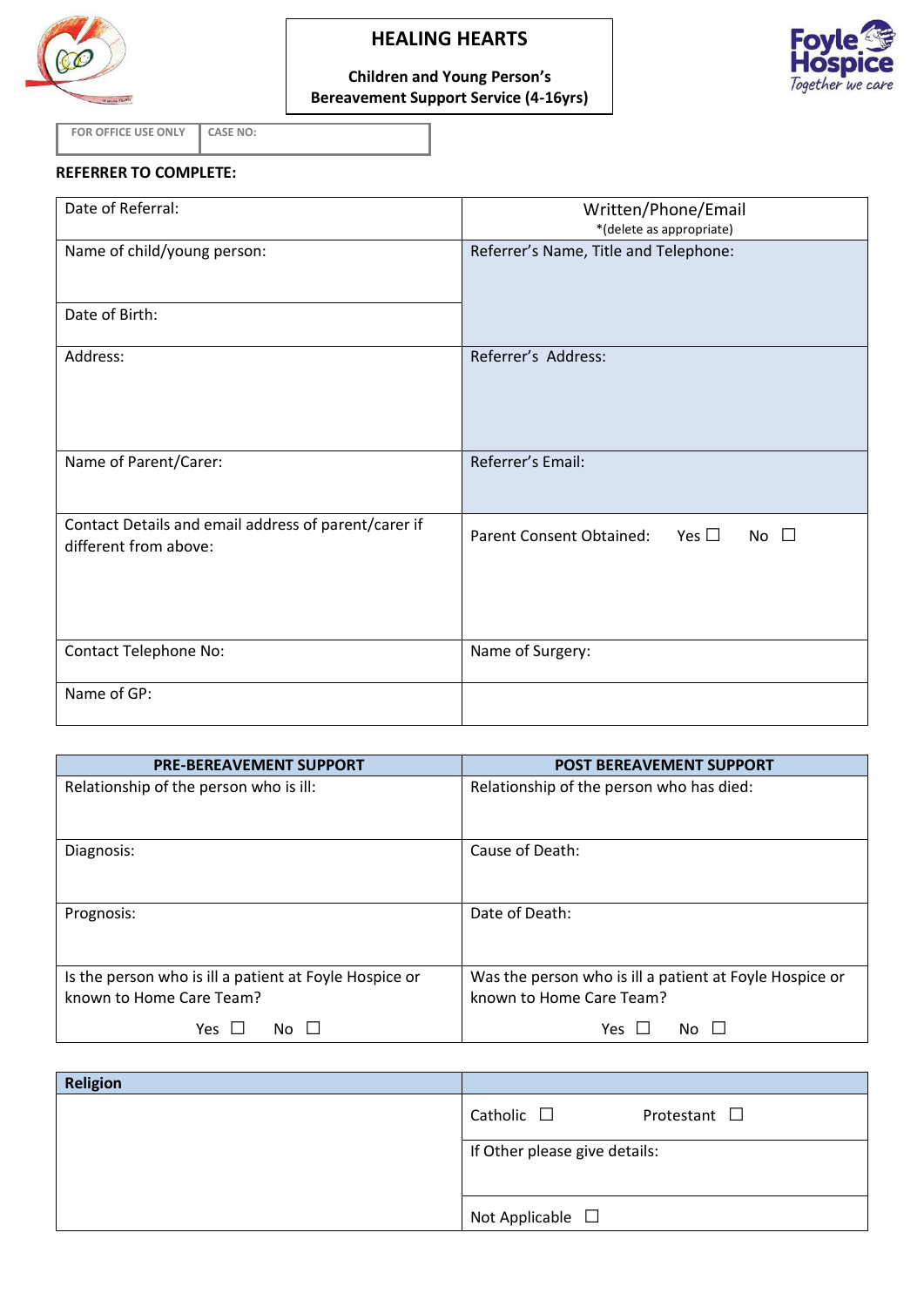

Page **1** of **2**

## **HEALING HEARTS**

**Children and Young Person's Bereavement Support Service (4-16yrs)**



**Relevant Details**

**Other Services Involved:** *(please note this section must be completed)*

**Past Mental Health History:**

**Any Known Risks:**

**Reason for the Referral Now:**

**Family Background/Further Information:**

| Please Clearly Mark:<br>'PRIVATE AND CONFIDENTIAL'<br>And return to: | Michelle Kosky<br>Children and Young Person's Facilitator<br>Foyle Hospice<br>61 Culmore Road<br>Derry/Londonderry, BT48 8JE |
|----------------------------------------------------------------------|------------------------------------------------------------------------------------------------------------------------------|
|                                                                      | Telephone: (028) 7135 1010                                                                                                   |
| For Office Use Only                                                  |                                                                                                                              |
| Supporter:                                                           | Date Referred to Supporter:                                                                                                  |
| Date of Assessment:                                                  | Date Contacted Client:                                                                                                       |
| First Session:                                                       | Action:                                                                                                                      |
| Last Session:                                                        | <b>GP Letter Sent:</b>                                                                                                       |
| No. of Sessions:                                                     | GP End Letter Sent:                                                                                                          |